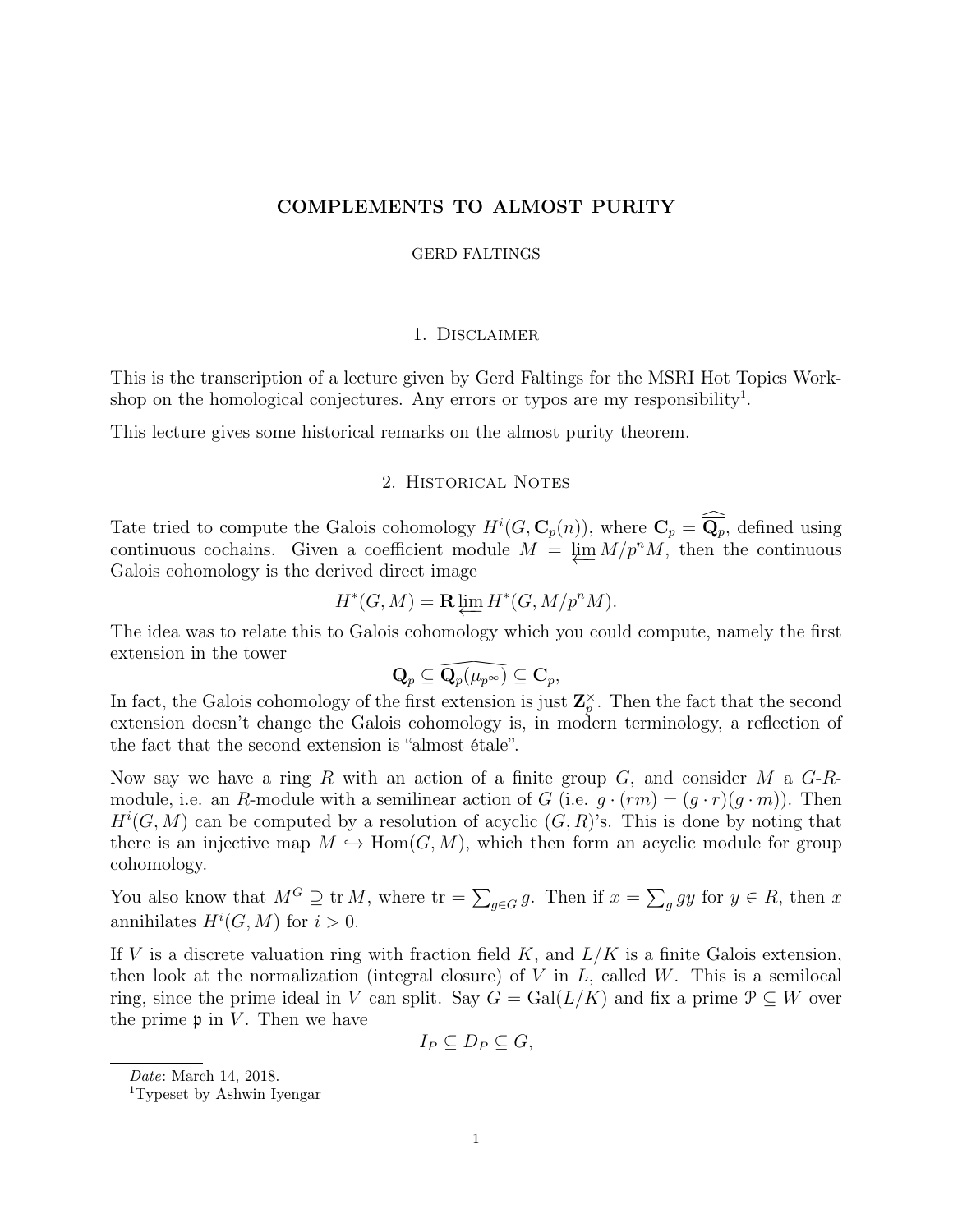which are the inertia and decomposition group in *G*. Assume *V* is complete, with algebraically closed residue field. If  $\pi$  is a uniformizer in *V*, then let  $\Pi$  be a uniformizer in *W*. Let  $f(\Pi) = 0$  be the minimal equation over K, (which is an Eisenstein polynomial). Then it's known that

$$
\Omega_{W/V} \cong W d\Pi/(f'(\Pi)),
$$

where  $d = [L : K]$ , and that  $\mathcal{D}_W$ , the different, is  $f'(\Pi)^{-1}W$ . We normalize the length such that  $l(W/pW) = 1$ . Now we have  $\delta_{W/V} = l(W/f'(\Pi)W)$ .

This implies that if we have  $V \subseteq W \subseteq W'$  we get

$$
0 \to \Omega_{W/V} \otimes W' \to \Omega_{W'/V} \to \Omega_{W'/W} \to 0.
$$

Now Tate's argument goes as follows.

**Proposition 2.1.** *Say you have*  $V \subseteq W$  *fixed of degree d and a sequence*  $V_n \supseteq V$  *with*  $\Omega_{V_n/V}$ *"big" in the sense that*  $\delta_{V_n/V} \to \infty$ . Then if  $W_n$  is the norm of  $W \otimes_V V_n$ , the claim is that  $\delta_{W_n/V_n} \to 0.$ 

*Proof.* Here is an elementary proof. If  $V' \supseteq V$  and  $\delta_{V'/V} \geq \delta_{W/V}$ , then

$$
\Omega_{W/V} \to \Omega_{W'/V'}
$$

is 0, where  $W' = N(W \otimes_V V')$ . This is because you have two maps,

$$
\Omega_{W/V} \otimes W' \to \Omega_{W'/V}
$$
 and  $\Omega_{V'/V} \otimes W' \to \Omega_{W'/V}$ 

But these are all cyclic modules, so the submodules are ordered by length. But since  $\delta_{V'/V} \geq$  $\delta_{W/V}$  we must have that the image of  $\Omega_{W/V} \otimes W'$  under the map to  $\Omega_{W'/V}$  is contained in the image of  $\Omega_{V'/V} \otimes W'$ . Thus the map

$$
\Omega_{W/V} \otimes W' \to \Omega_{W'/V}/(\Omega_{V'/V} \otimes W')
$$

is 0, but the target is isomorphic to  $\Omega_{W'/V'}$  by the above exact sequence.

Now look at  $W \otimes_V W' \to W' \otimes_{V'} W'$ . Let  $I = \text{ker}(W \otimes_V W' \to W')$ , which is the base extension by  $W'$  of  $W \otimes_V V' \xrightarrow{N} W'$  and *J* be the kernel of  $W' \otimes_V W' \to W'$ . Then we get a diagram



and the induced map  $I/I^2 \to J/J^2$  is 0, so this descends to  $I \to J^2$ . This implies that the cokernel of  $W \otimes_V W' \to W' \otimes_{V'} W'$  surjects onto  $J/J^2$ .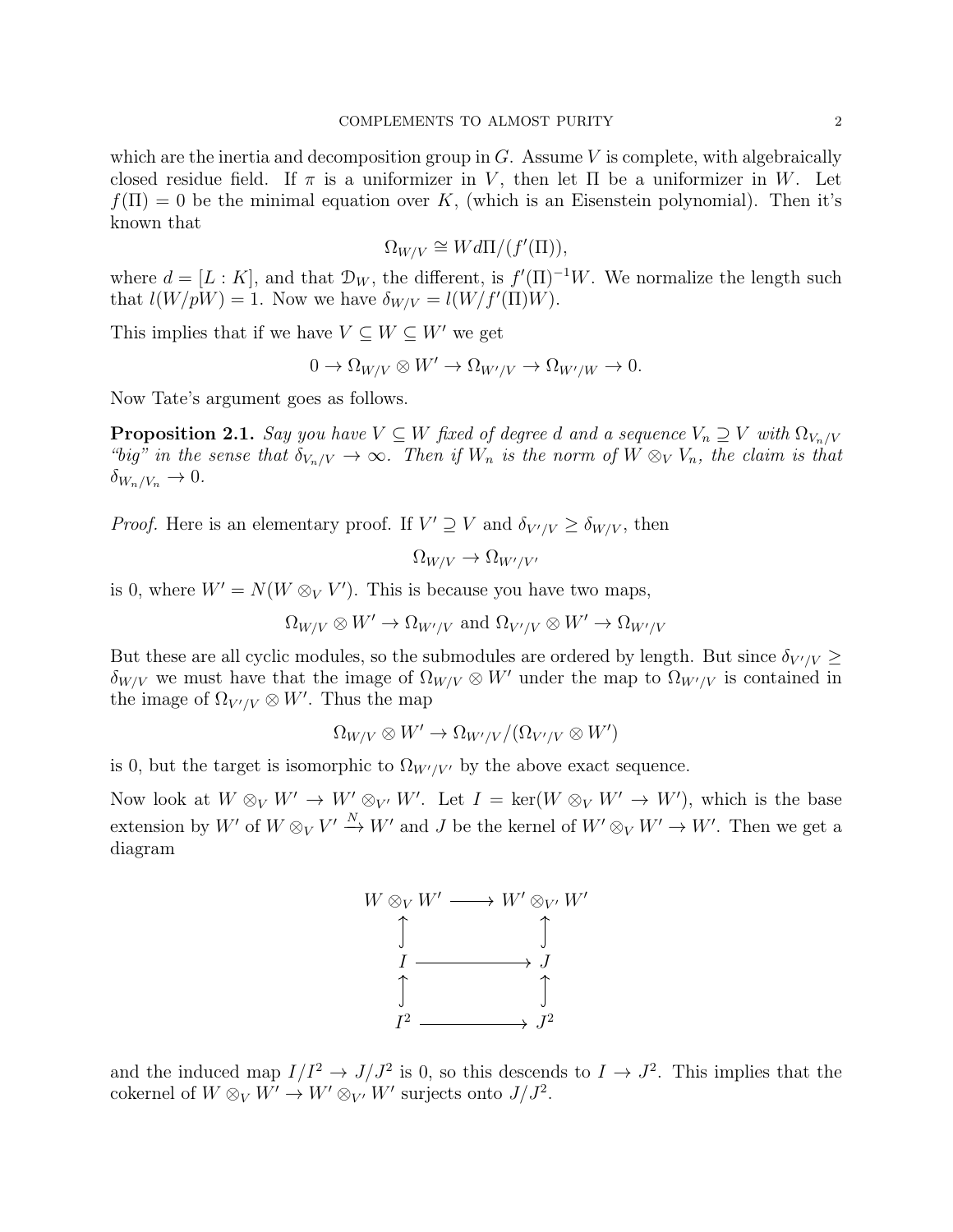Now the length  $\ell(\text{coker}) \ge \delta_{W'/V'}$ . So  $\delta_{W'/V'} = \delta_{W/V} - \frac{2}{d}\ell(\text{coker})$ . So

$$
\ell(\text{coker}) = \frac{d}{2}(\delta_{W/V} - \delta_{W'/V'}),
$$

i.e.

$$
\delta_{W'/V'} \leq \frac{d}{d+2} \delta_{W/V},
$$

and now repeat this infinitely often.  $\Box$ 

### Now recall

**Proposition 2.2** (Purity). If R is a regular local ring, and  $R \subseteq S$  is a finite normal exten*sion, étale in codimension* 1*, then*  $R \subseteq S$  *is an étale extension.* 

This is proven in SGA2 by induction on dim *R*. If dim  $R = 2$  then *S* is Cohen-Macaulay, thus projective over *R*. Then the discriminant of the trace form of *S/R*. But *S/R* is unramified at all height one primes, so the discriminant of tr*S/R* is invertible in all height one primes of *R*, and thus by Krull's principal ideal theorem, it's invertible, and thus *S/R* is étale.

For dim  $R > 2$ , then take a parameter  $t \in R$  and consider  $R/tR$  and take the integral closure of  $S/tS$ : by induction this is étale over  $R/tR$ . By a theorem of Grothendieck, you can lift this to an étale cover  $S'/R$ , and we can get a map  $S \hookrightarrow S'$ , and the cokernel has dimension  $1.$  But it can't be that the dimension is 1, so it must be 0. A full proof can be found in SGA2.

For almost purity, the same proof basically goes through for almost étale extensions in dimension 2. In higher dimensions, the idea is to look at hyperplane sections, and want to lift almost étale extensions. There is another argument that works for the classical purity theorem and then extends to the almost case almost immediately, by propagating a small error throughout.

The strategy is to take  $\overline{S}$  over  $R/tR$  and lift to  $\overline{S}$  as a projective module by taking the corresponding idempotent and lifting it over a nilpotent. But then you need to check that the multiplication  $S \otimes S \xrightarrow{m} S$  lifts properly, i.e. is associative. But  $m(a, m(b, c)) - m(m(a, b), c)$ defines a cocycle for Hochschild cohomology, which is trivial for étale extensions.

The point is that in the almost case, we just add in an error term. For example, we lift an almost idempotent, i.e.  $\bar{e}^2 = p^{\epsilon}\bar{e}$ , which lifts to  $e^2 = p^{3\epsilon}e$ , and for the Hochschild cohomology we use a similar technique, using a changing  $\epsilon$ . At the end, we get a multiplication map  $S_{\epsilon} \otimes S_{\epsilon} \to S_{\epsilon}$  lifting  $p^{\epsilon}m$ , and we get a multiplication on  $\bigcup p^{\epsilon}S_{\epsilon}$ , which is almost a lift of  $\overline{S}$ , whence the name almost.

Lastly, we discuss a proof of almost purity using Frobenius. The idea is essentially the following: If you have  $R \subseteq S$  finite étale outside m, then the local cohomology is calculated as

$$
H_{\mathfrak{m}}^{i}(S) = H^{i-1}(\operatorname{Spec} R \setminus \{\mathfrak{m}\}, \mathscr{O}_{\operatorname{Spec} S}).
$$

In characteristic *p*, Frobenius induces an "isomorphism":